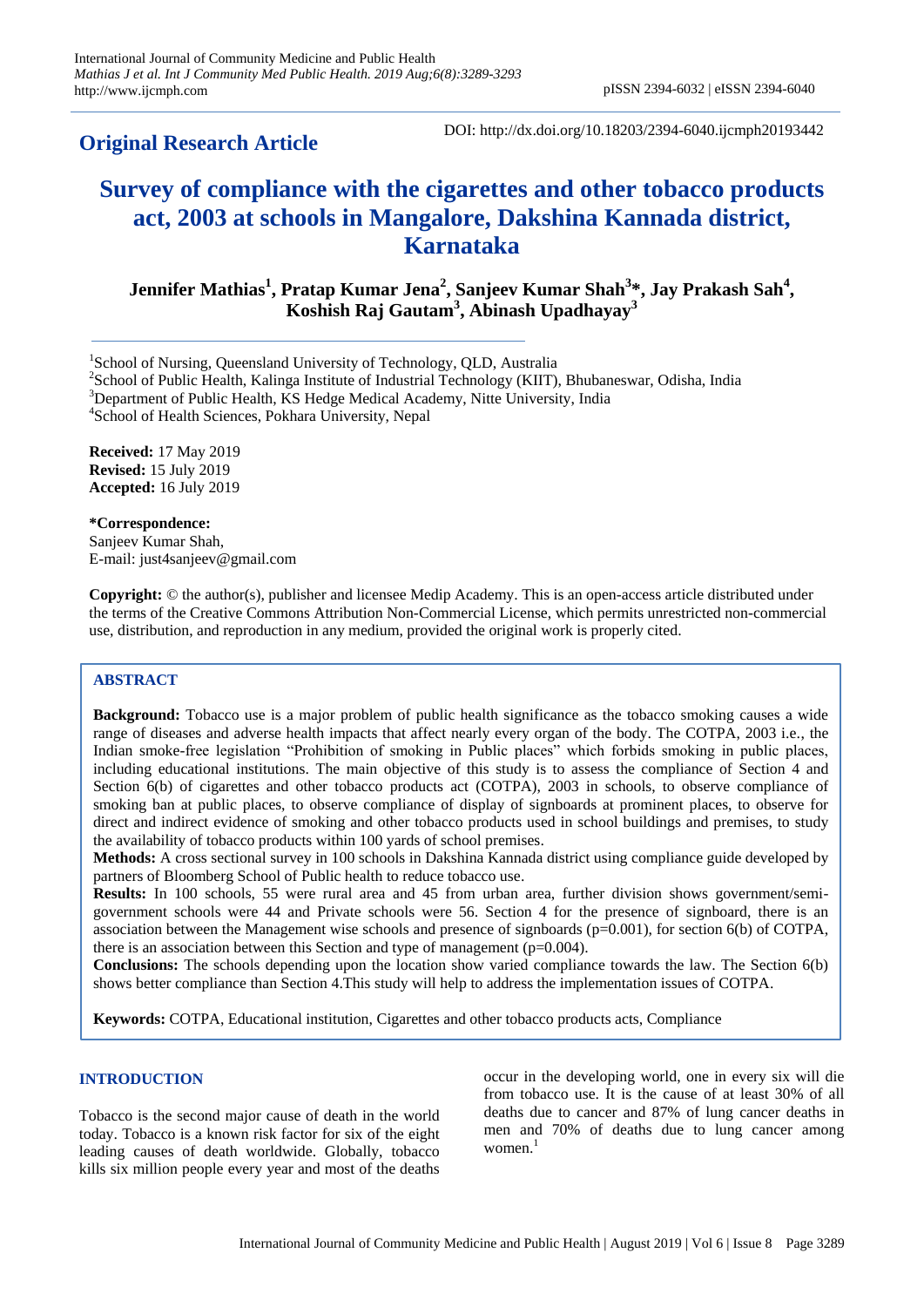Ten lakh Indians die every year due to tobacco use, onefifth of worldwide deaths. According to the Global Adult Tobacco Survey 2009-10 India Report (GATS), 34.6% adults currently use tobacco in the country.<sup>2</sup> Out of the 1.3 billion people who smoke worldwide; more than 10% are in India. According to the Global Youth Tobacco Survey India Report 2009 (GYTS) reveals that nearly 15% youth (19% boys and 8.3% girls) are using tobacco in any form in India.<sup>3</sup>

The Smoke free legislation is based on scientific evidence that there is no risk or safe level of exposure to tobacco smoke. There are direct laws that prohibit the use of tobacco or directly ban the use of tobacco and also there are the laws which reinforce and indirectly help with implementation of smoke free policies.

The Cigarettes and Other Tobacco Products (Prohibition Of Advertisement And Regulation Of Trade and Commerce, Production, Supply and Distribution) Act,  $2003$  and this extends to whole of India.<sup>4</sup> Smoke free law, according to the section 4 in COTPA 2003, "The prohibition of smoking in Public Places Rules, (2008) prohibits smoking in public places with the aim to protect people from tobacco smoke.<sup>2</sup>

There are the State specific laws based on the components of the major tobacco prevention strategy, Government of Delhi, Tamil Nadu, Madhya Pradesh and others enacted smoke free laws and the Apex Court of India authorized all public places to be smoke free, The Prohibition of Smoking and Non-smoker's Health Act.<sup>1</sup> And in this study the main aim is to assess the compliance of the smoke free law in the schools and it comes specifically in the section 6 of COTPA which stresses on Protecting Minor from Tobacco use and its influence. The section 6(a) is aimed to restrict the access of a minor to tobacco product: "Prohibition on sale of tobacco products to and by persons below the age of 18 years." The section 6(b) is targeted to restrict the sale of tobacco within 100 yards of the school, "Prohibition on sale of cigarette and other Tobacco Products around Educational Institutions."4,5

During adolescence, it is observed that there is a greater chance for initiating tobacco use, as they may be influenced by peers, mass media and other adults.<sup>6</sup> During these years, it is very important to learn a good message regarding the prohibition of tobacco use and the harmful effects of tobacco on one's health. It is easy to reach the students during childhood and adolescence, as it is the influential stage in their when the lifelong behaviours are formed. The successful implementation of smoke free laws in schools will benefit their present as well as future. Hence this study is planned to assess the compliance with the law among the school students of Mangalore.

Tobacco use is a major problem of public health significance as the tobacco smoking causes a wide range of diseases and adverse health impacts that affect nearly every organ of the body. The smoke from a smoker, second-hand smoke (SHS) also causes serious health problems to those exposed to it. According to the GYTS, the use of tobacco in any form is estimated to be 14.6%. Also, it is observed that in India adolescence is the most susceptible age for initiating tobacco use. While considering the present situation, this assessment will help in identifying the gaps in the way of implementation of the laws at the schools. The mean age of initiation of these habits was around 12.4 years, mainly from private school students as compared to government school students.<sup>7</sup> A study conducted by Narain et al at Noida, India, in 2011 showed that any kind of tobacco use was found in 537 (11.2%) students, 419 (8.8%) were "ever smokers (including current smokers)', 219 (4.6%) were 'ever tobacco chewers (including current chewers)', 179  $(3.7%)$  were 'exclusive smokers', and 118  $(2.5%)$  were 'exclusive tobacco chewers'.<sup>7,8</sup> The findings of this compliance study will be of help to the decision makers of the Education Authority to address the gap and take a step towards a tobacco free school environment.

#### *Objectives*

The main objective of this study is to assess the compliance of Section 4 and Section 6(b) of COTPA, 2003 in schools in Dakshina Kannada District of Karnataka, to observe compliance of section 4 of COTPA, 2003 i.e., smoking ban at public place and display of warning sign boards at prominent places, to observe for direct and indirect evidence of smoking and other tobacco products used in school buildings and premises and to study the availability of tobacco products within 100 yards of school premises.

# **METHODS**

This was a school based cross sectional study. Study area was Mangalore city, Dakshina Kannada district, Karnataka. The schools from Mangalore were selected for the study. There were a total of 218 high schools in Mangalore. In this study the main components assessed were for observing Prohibition of smoking in Public places and specifically in educational Institutions. The section 4 and 6 COTPA Act, 2003 are highlighted here.

#### *Sample size*

The following formula was used for the calculation, considering p as 97.7% obtained by Goel et al:<sup>9</sup>

$$
n=\frac{Z^2_{1-\alpha/2}p(1-p)}{d^2}
$$

where,  $Z_{1-\alpha/2}$ =standard normal variate (1.96); p=expected proportion in the population (0.977); d=absolute error of precision  $(0.03)$ .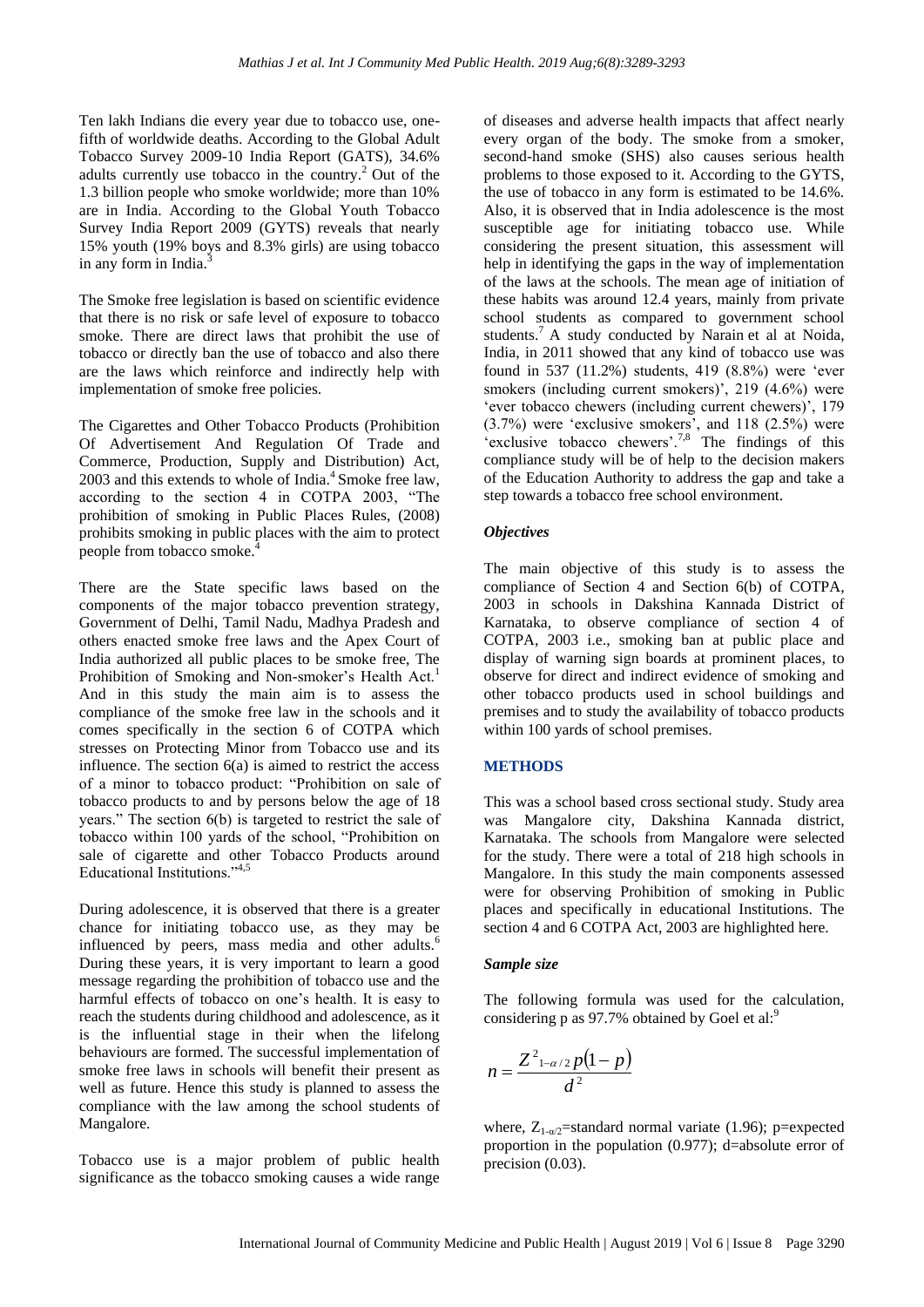Therefore the sample size obtained is 96 and it is rounded to 100 as the desired sample size. High schools are the ones having grades from VIII to X. the number of schools from the rural and urban area as well as government/ semi-government and private schools were selected using probability proportionate to size.

Stratified random sampling technique was used to select the schools, i.e. at first the schools were categorized into rural and urban and accordingly representative schools were selected by random selection, and then the schools are stratified into private schools and government/semigovernment schools and then accordingly the representative sample from each stratum are selected. The schools selected are representative of the total number of schools.

The tool used for the study was adapted from the guide on "assessing compliance with smoke free law" which was developed jointly by the Campaign for Tobacco Free Kids, John Hopkins Bloomberg School of Public Health and International Union against Tuberculosis and Lung Disease.<sup>10</sup> High school and secondary school of Government and private schools were included for the study .The duration of the data collection was from 1<sup>st</sup> January to 28th August 2015.

All the information which was collected from the observation was verified before data entry. Data were organized in the computer, SPSS 16.0 version was used for data analysis. After entering data, it was rechecked by randomly selecting 100 samples and verified. Descriptive statistics using a table of frequency distribution were used to summarize.

# *Ethical considerations*

Approval was obtained from the Institutional Ethical Committee (IEC) of K.S Hegde Medical Academy, Nitte

University before the beginning of the study. Permission from the District Education Authority as well as from the Block Education Authority to carry out the studies in school was taken. Strict privacy and confidentiality was maintained during the interview.

# **RESULTS**

# *Socio-demographic information*

The socio-demographic profile of the school is summarized below. The total number of schools was, from rural area 55(55%) and from urban area were 45(45%) and among them there were a total of 44 schools which were run by government/ semi-government and 56 run by Private management.

# *Observations at the school*

During the Indoor observations at the school, it was found that only one school had displayed signboard with "No smoking area" or "Smoking here is an offence", two of them had warning signage board at every entrance of the school and two of them had one or more non-smoking signs in the venue/location. Similarly, during the outdoor observations, it was found that almost all of the schools (99) do not have anyone smoking within the campus, 8 of them have tobacco selling outlet within the radius of 100 yards near the institution, nearly half of the total schools have signboards saying "Sale of cigarettes or any other tobacco products in an area within the radius of 100 yards of the educational institution is strictly prohibited".

From the Table 1, it is clear that the chi square test p value for the compliance of section 4 i.e., for the presence of signboard is less than 0.05. Hence there is association between the type of school management and presence of signboard at 5% level of significance.

|                                   |                                    | <b>Section 4</b>        |                                   |                |            |                                   |                        |                |            |
|-----------------------------------|------------------------------------|-------------------------|-----------------------------------|----------------|------------|-----------------------------------|------------------------|----------------|------------|
|                                   |                                    | <b>Smoking ban</b>      |                                   | Chi-<br>square | P<br>value | Signboard                         |                        | Chi-<br>square | P<br>value |
|                                   |                                    | Full<br>compli-<br>ance | <b>Partial</b><br>compli-<br>ance |                |            | <b>Partial</b><br>compli-<br>ance | Nil<br>compli-<br>ance |                |            |
|                                   |                                    | $N$ $(\%)$              | $N(\%)$                           |                |            | N(%)                              | N(%)                   |                |            |
| Category of                       | Urban                              | $\theta$                | 55 (100.0)                        | 0.450<br>1.235 |            | 30(54.5)                          | 25(45.5)               | 0.317          | 0.359      |
| schools                           | Rural                              | 1(2.2)                  | 44 (97.8)                         |                |            | 22(48.9)                          | 23(51.1)               |                |            |
| <b>Management</b><br>wise schools | Government<br>/semi-<br>government | $\theta$                | 44 (100.0)                        | 0.794          | 1.000      | 31(70.5)                          | 13(29.5)               | 10.721         | $0.001*$   |
|                                   | Private<br>$\cdot$ $\sim$          |                         | 55 (98.2)                         |                |            | 21(37.5)                          | 35(62.5)               |                |            |

# **Table 1: Association between compliance of section 4 and study characteristics.**

\*-Statistically significant.

There are a total of four items to be complied with under section 6(b) i.e., whether anyone is selling tobacco within the radius of 100 yards near the institution, whether there is any signboard saying "Sale of cigarette or any other tobacco products in an area within the radius of 100 yards of the educational institution is strictly prohibited; the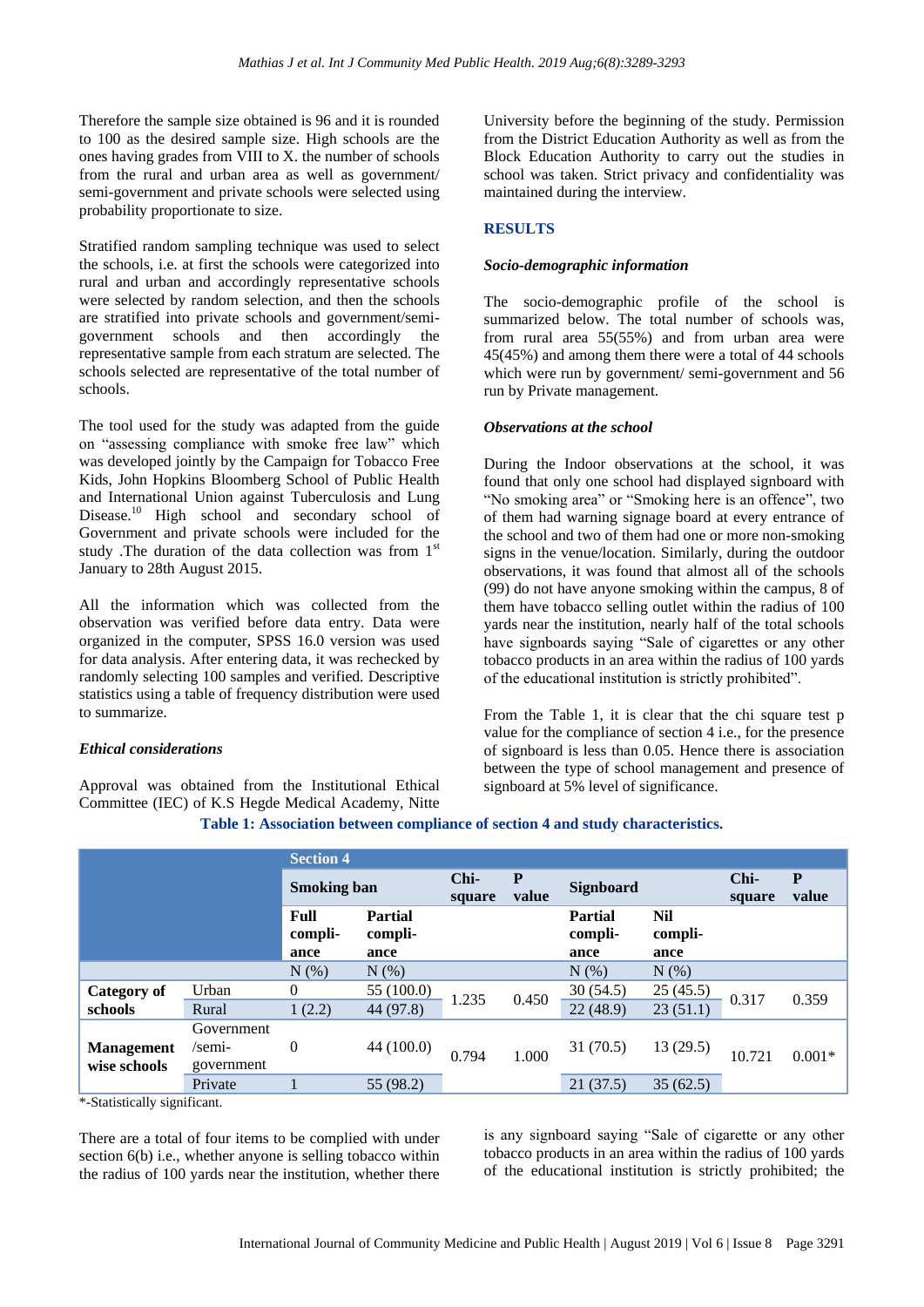offence is punishable with a fine upto Rs. 200", whether the board is prominently displayed at the entrance of the school and whether the board is according to the specified size. Among these it is evident that all the four items are observed to be complied in majority of the schools.

From the Table 2 it is evident that the chi square test P value for the compliance of section 6(b) is less than 0.05. Hence there is association between the type of school management and section 6(b).

| Table 2: Association between compliance of section 6(b) and study characteristics. |  |  |  |
|------------------------------------------------------------------------------------|--|--|--|
|------------------------------------------------------------------------------------|--|--|--|

| <b>Section 6(b)</b>                      |                                | <b>Fully</b><br>compliance<br>N(% | <b>Partially</b><br>compliance<br>$N(\%)$ | <b>Nil</b><br>compliance<br>N(%) | <b>Test</b><br>statistic | P<br>value |
|------------------------------------------|--------------------------------|-----------------------------------|-------------------------------------------|----------------------------------|--------------------------|------------|
| <b>Category of</b><br>schools            | Urban                          | 23(41.8)                          | 31 (56.4)                                 | 1 (1.8)                          | 0.024                    | 0.988      |
|                                          | Rural                          | 19(42.2)                          | 25(55.6)                                  | 1(2.2)                           |                          |            |
| <b>Type of</b><br><b>Management</b><br>. | Government/semi-<br>government | 26(59.1)                          | 17(38.6)                                  | 1(2.3)                           | 9.724                    | $0.004*$   |
|                                          | Private                        | 16(28.6)                          | 39(69.6)                                  | 1(1.8)                           |                          |            |

\*-Statistically significant.

# **DISCUSSION**

In this study, the compliance with the provisions under section of COTPA were classified into three categories i.e., fully compliant, partially compliant and nil compliance. The relevant sections included the section 4 and 6(b). The section 4, i.e., prohibition of smoking in public places was specified into the presence of signages and the observation of smoking ban. Results show none of the schools are fully compliant, all the 100 schools show partial compliance for section 4. The section 6(b) prohibits sale of cigarettes and other tobacco products within 100 yards, whether there is the presence of signboards at the entrance of the schools, the results reveal that 42% of them are fully compliant and the rest of it, 58% are partially compliant to the section.

While comparing the results from previous studies, Kumar et al assessed compliance to smoke free legislation in Himachal Pradesh, comparing across states of India, reveals that signage display was found to be least in educational institutions.<sup>11</sup> Educational institutes (n=218) displayed signages were only 58 (26.6%) and yet there was a high compliance to the act of smoking, as 212  $(97.2%)$  exhibited no active smoking.<sup>11</sup> The results of the above mentioned study and the present study show a similarity that is even though there is no display of signages, there is no evidence of active smoking and this might be due to the location around the educational institution. In another similar study conducted among 287 schools in Chennai revealed that only 8 (2.8%) had signage displayed on probation of smoking, and only 2 (0.7%) had the signage for ban on sale of tobacco products. <sup>12</sup> In a study done around two schools in Gujarat also had revealed similar findings.<sup>13</sup>

Another similar study conducted by Goel et al in SAS Nagar Mohali of North India, the overall compliance shown by the educational institution was 97.7% (n=52), that was based on no active smoking 51 (98.1%), signage display complying with law 49 (94.2%), absence of smoking aids 50 (96.2%), absence of cigarettes/beedi stubs 52 (100.0%), free from recent tobacco smell 52  $(100.0\%)$ . Thus, it is very important to focus on restricting access to tobacco products among adolescents**.**

# **CONCLUSION**

The study will help to address the implementation issues of COTPA. The schools depending upon the location show varied compliance towards the law. This study is not addressing all the issues of the Section 4 and Section 6(b). The study identified that the section 6(b) showed a better compliance when taken across category of schools i.e. full compliance seen in 42 schools, as well as type of management i.e., full compliance seen in 42 schools. For the Section 4 of COTPA, as observed even in the absence of display of signboards, there was no smoking observed.

Recommendations based on observations from this study are: the compliance of Section 6(a), which is the prohibition of sale to and sale by minors can be also included as a component and assessed in detail and the detailed assessment of the shops or kiosks selling cigarette and tobacco products surrounding the schools can be assessed.

As tobacco is becoming the rising issue of concern, it is very important for the legislation to strengthen and enforce the law strictly at the school level, with proper enforcement the compliance can improve to a greater extent.

#### **ACKNOWLEDGEMENTS**

The authors would like to express our authentic gratefulness to all respondents who had provided valuable information and kind cooperation in our research project. Similarly, we extend our sincere gratitude to Department of Public Health, K.S. Hegde Medical Academy, Nitte University, Mangalore, India.